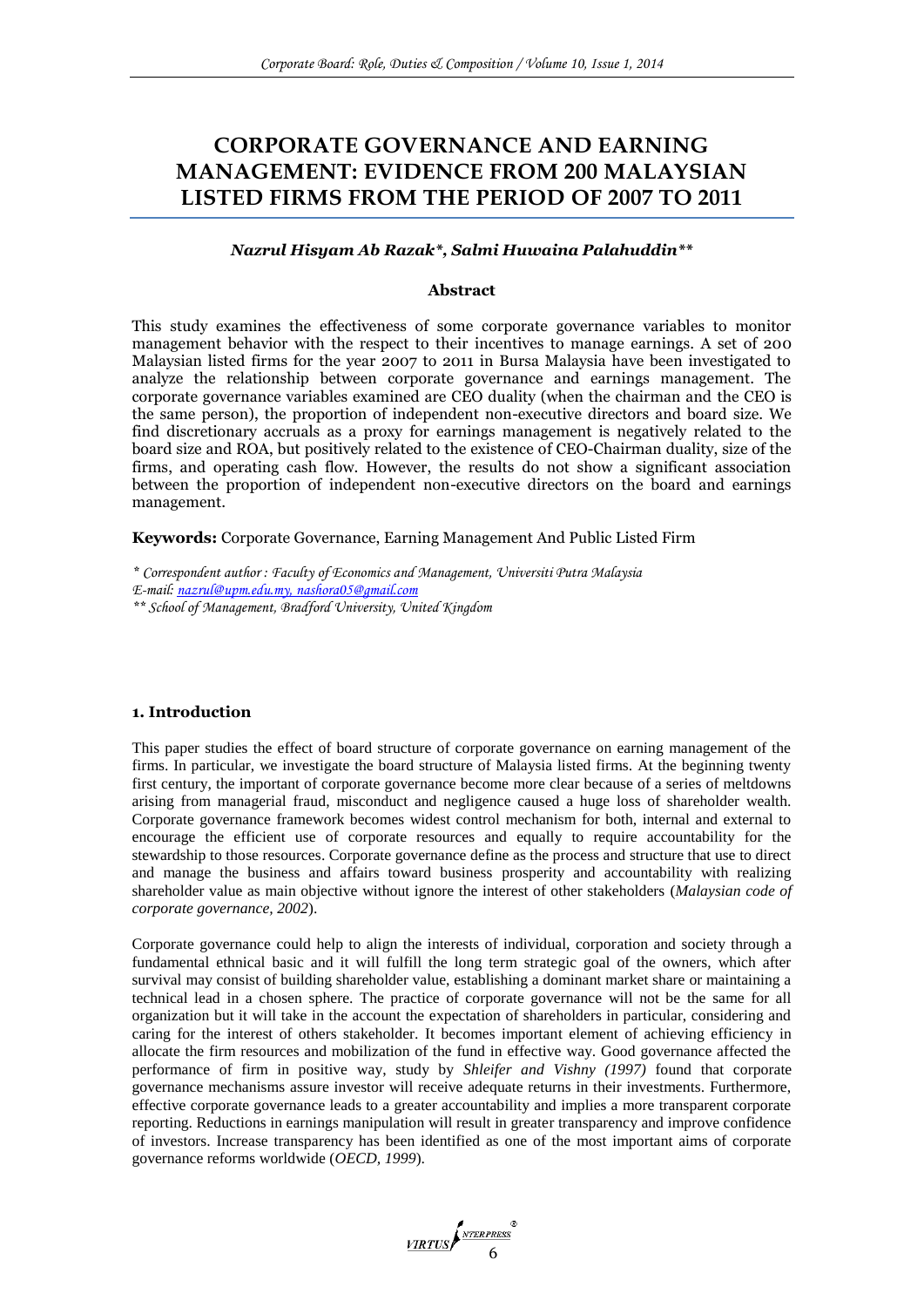The liquidity problems face by huge corporations, especially during financial crisis's in 1997-1998 (Asian financial crisis) and 2007-2008(Global financial crisis) raised awareness among firms to unlock the valuable cash that is tied up in the working capital cycle. A firm's net working capital position influences its ability to obtain debt financing as many loan agreements with institutions require a firm to maintain a minimum net working capital position (McGuigan et al 2012).Despite the overall working capital performance improvement in Asia in 2006, Malaysia was the countries where overall working capital performance degraded (with days' working capital increasing by 27.5 compared to the previous year. The situation did not improve in 2007 where 850 of the Asia-Pacific region's top firms had \$833 billion in total working capital 2009, in 2010, most firms reported improvement in their working capital management although the improvements were made more in the area of payables compared to receivables and inventories.

The global crisis which also effected in most of Asian country seeking to strengthen on their corporate governance, transparency and disclosure levels to attract and increasing confidence level of investors. In Malaysia, it was suggested that the poor corporate governance standards and lack of transparency in the financial system may bring the affect the confidence of investors. Therefore, an effective system of corporate governance controls is considered crucial in aligning the interest of investors and shareholders. Malaysia has been developing and improving its corporate governance practice since 1998 after the Asian financial crisis. The reform in corporate governance included the introduction of a Code on Corporate Governance (MCCG) in 2000 as part of the Kuala Lumpur Stock Exchange (KLSE) Listing Rules, and changes in the composition and role of the Board of Directors. MCCG provides principles and recommendation for best practice for corporate governance and disclosure requirement to serve as a general guideline for the Malaysian public listed firms in ensuring their accountabilities towards all its investors as well as stakeholders.

The Malaysian corporate scene has made significant strides in corporate governance standards after MCCG released. The establishment of the corporate governance code has proven successful in improving corporate governance practices in Malaysian firms (*Abdul Wahab, How and Verhoeven, 2007*). In year 2007, the Code as revised to further strengthen the corporate governance practices in line with developments in the domestic and international capital markets. The amendments are aimed at strengthening the roles and responsibilities of the boards of directors and audit committees, and ensuring they discharge their duties effectively. The eligibility criteria for the appointment of directors, the composition of the board of directors and the role of the nominating committee are now clearly outlined.

Objectives of this paper is to examine the relationship between CEO duality, Independence non-executive directors and board size with earnings management and to examine whether the implementation of the principles of the Malaysian Code of Corporate Governance impacts firm's earnings management. Earnings management usually involves the artificial increase (or decrease) of revenues, profits or earnings per share figures through aggressive accounting tactics. Earning management occurs went managers alter financial report by structuring transaction either to mislead stakeholder for underlying economic performance or influence contractual outcomes (*Healy & Wahlen, 1999*). Many firm wishing to show earning at certain level loopholes in financial reporting standard that allow them to adjust the numbers as far as practicable to achieve their desired aim or to satisfy projections by financial analysts. These adjustments amount to fraudulent financial reporting when they fall 'outside the bounds of acceptable accounting practice. This issue is seen as a pressing issue in current accounting practice. Part of the difficulty lies in the accepted recognition that there is no such thing as a single 'right' earnings figure and that it is possible for legitimate business practices to develop into unacceptable financial reporting. It is relatively easy for an auditor to detect error, but earnings management can involve sophisticated fraud that is covert.

The most relevant question to analyzing earning management, is there any impact of corporate governance mechanism on the earnings management? Problems concerning corporate governance are associated with the growth of the modern corporation, with the core being the agency relationship generated by the separation of the ownership and management right and the ensuing inconsistent interests between owners and managers and one manifestation of poor corporate governance is the likelihood of aggressive earnings management. A number of studies have investigated linkages between corporate governance variables and earnings management in developed economies (*Healy, 1985; Warfield et al., 1995; Beasley, 1996; Klein, 2002; Xie et al., 2003; Bédard, Chtourou and Courteau, 2004; Davidson, Steward and Kent, 2005; Peasnell et al., 2001*), while limited research has been conducted on emerging

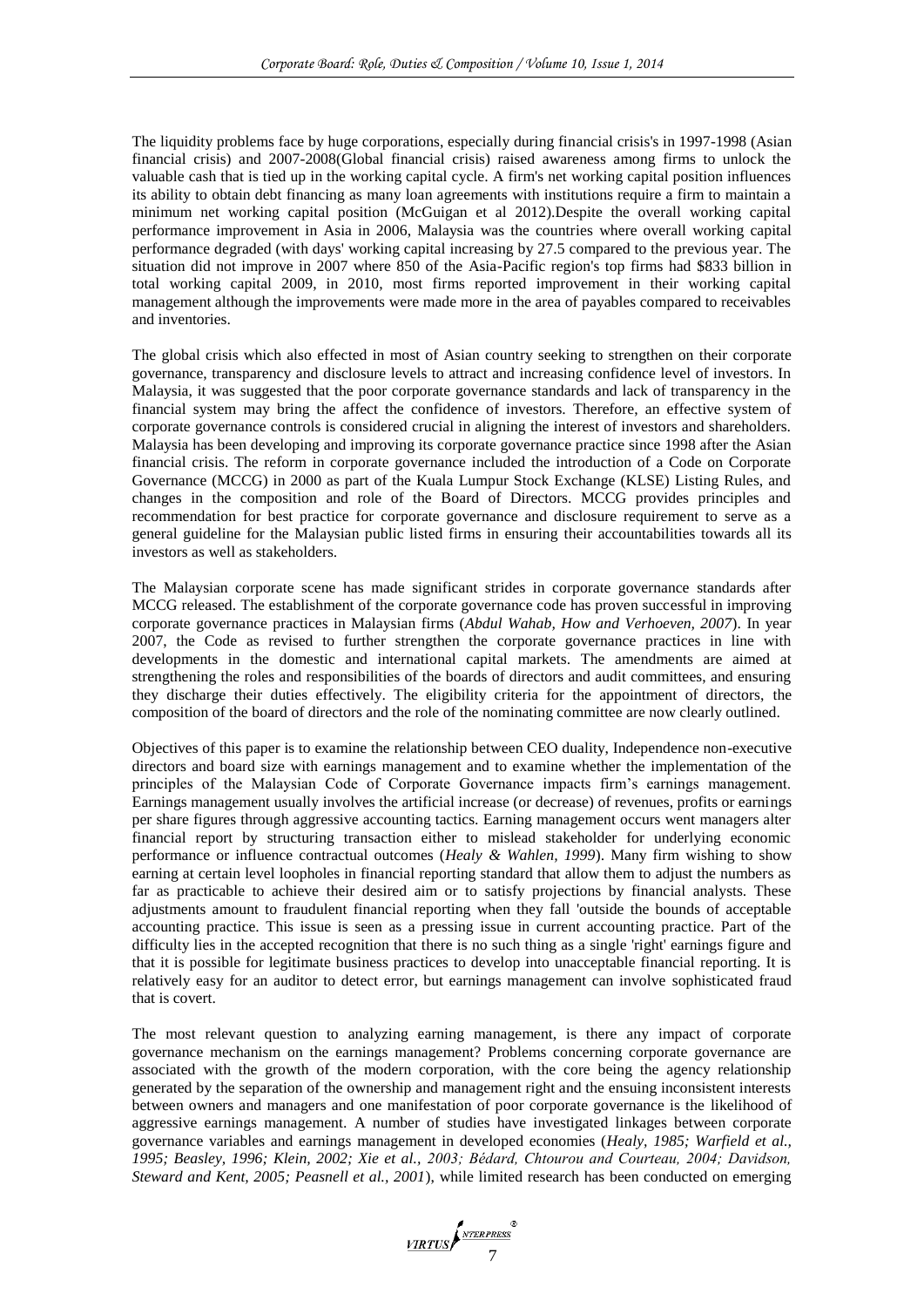markets (*Chen and Jaggi, 2000; Fan and Wong, 2002; Fan and Wong, 2005*). At the international level, there is growing recognition of the importance of the board characteristics for the success of a firm which push many countries to issue guidelines for best governance practices (*MCCG, 2000; MCCG, 2007; Cadbury, 1992*). However, the concern is about whether firms adopting the best practices of corporate governance will improve the board's oversight role to be better than others. This question is to be examined in the context of Malaysia public listed firms with respect to the impact of the Malaysian Code on Corporate Governance on public listed firms.

In our study, we have study the role of various corporate governance variables in earnings management in the case of 200 Malaysia public listed firms during the period 2007 to 2011. During our study, there will be included global crisis periods, which 2007 and 2008. We observe the relationship between cooperate governance mechanism and earning management. We find that CEO duality firms are more likely to engage in earnings management because with excessive power over board make them easily to manipulate earnings). This finding support the argument that when the positions of board chairman and CEO are held by the same individual, the board is less independent and therefore less effective in monitoring managerial behavior of earnings management.

The reminder of this paper is organized as follows. Section 2 describes the theoretical framework and hypothesis development on corporate governance mechanism. The data selection procedures and research methodology are outlined in section 3. Section 4 presents our results and analysis. Section 5 summarizes and concludes.

## **2. Theoritical Framework And Hypothesis Development**

This section details the corporate governance mechanism are use to test the impact and relationship with earning management in the case Malaysian listed firms. Study by *Ashbaugh, Collins and LaFond (2004)*, state that corporate governance mechanisms are intended to mitigate agency costs by increasing the monitoring of management's action and limiting managers' opportunistic behavior.

## *2.1 CEO Duality*

CEO duality happened in firms when same people hold two positions; as Chief Executive Officer (CEO) and as Chairman. CEO responsible for execute the firm policies, running day-to-day operation and act as firm's representative to stakeholders *(Arlman, 2004).* Chairman responsibility to ensure functioning of the board and information of the firm delivered timely, clearly and accurately. The Chairman also must ensure the views of shareholder are known to the board member. There have two schools of thought about the impact of CEO duality on firm performance. MCCG recommend the role of CEO and Chairman must be separate to ensure the CEO would not be in a position with have too much power in firm. Agency theory suggests separation duty of CEO and chairman may lead to efficient monitoring over the board process *(Fama and Jensen, 1983; Jensen 1993).* As the CEO is monitor by board of director, in interest of CEO tend to present to good information. Therefore, having a CEO who is also the chairman of the board gives a situation where the CEO is basically "marking his own exam papers" *(Arlman, 2004)*.

Study by *Mulgrew and Forker (2006)* found that earnings management is more likely in the firms where the CEO is also the chairman of the board. As a chairman, CEO can create the opportunity for them to use their power to make a decision based on their personal interest rather than to achieve the organizations' goals. CEO duality attracts a positive and significant relationship only when corporate performance is low, thus, stimulating increase usage of discretionary accruals to inflate income. Based on the study of *Kam (2007)* finds that CEO duality firms are more likely to engage in earnings management. Thus these findings support the argument that when the positions of board chairman and CEO are held by the same individual, the board is less independent and therefore less effective in monitoring managerial behavior of earnings management.

In contrast, stewardship theory argues that the unity of command it presents, so CEO duality may be good for firm performance. Role duality will improve firm performance because the management's compensation is tied to the firm performance, and that the CEO's strategic vision can shape the destiny of the firm with minimum board interference *(Rechner and Dalton, 1991).* The manager will take less time in making decision when chairman and CEO is same person. Some boards are more prefer CEO duality because there may have coordination problem if separate the role of CEO and Chairman *(Finkelstein and* 

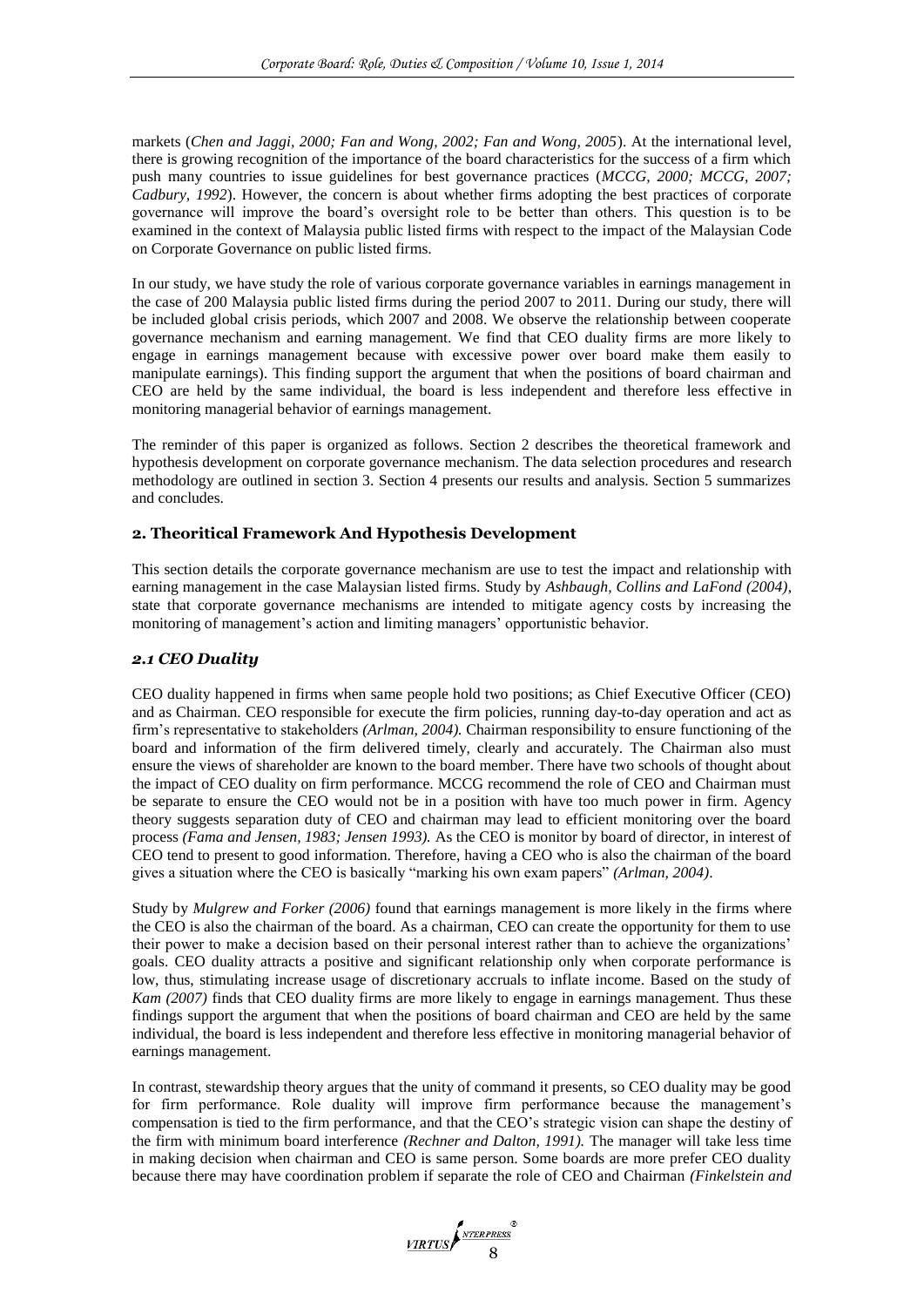*D' Aveni, 1994).* On the basis that the lack of independence in a CEO duality board will constrain its monitoring effectiveness of managerial behavior of earnings management, it is anticipated that:

*H1: Firms with CEO duality are more likely to engage in earnings management.*

## *2.2 Independence non-executive directors*

Independence non-executive directors are the members of board of directors in the firm which are not employees of the firm and does not form part of executive management team *Higgs (2003).* They are appointed in the board of directors only because of their wisdom and knowledge. They also have the knowledge about legal aspects and technical know-how. MCCG recommends that at least one-third of the board should consist of independent directors. Study by *Beasly (1996),* found that at least one third non executive directors are preferred in the effective working of board. The Listing Requirements stipulate that at least 2 directors or one-third of the board, whichever is higher, must be independent. In practice, most boards have about 7 to 9 directors.

Previous study shows conflict result of relationship between independent non-executive directors and earnings management. Firms with high percentage of independent non-executive directors on board have less chance to committing fraud *(Beasly, 1996).* In case of China, independent non-executive directors play an effective role as a corporate governance mechanism in reducing income-smoothing earnings management. *Lai and Tam (2007)* find firms that have larger fraction of independent directors have less serve practice of income smoothing. *Peasnell, Pope and Young (2000)* states that independent nonexecutive directors, being senior executive managers of other firms and being aware with financial reporting issues, have the potential to detect earnings management. This leads to reduced level of earnings management in their presence on board.

Independent boards and independent audit committee help reducing the earnings manipulations by managers. With the presence of independent non-executive directors increase the effectiveness in monitoring the managerial behavior of earning management *(Kam, 2007). Xie, Davidson and DaDalt (2003)* agree that a greater proportion of outside directors are associated with better monitoring. Base on their study found the proportion of independent non-executive directors is negatively related to earnings management. By contrary, the studies of *Chtourou et.al (2001), Park & Shin (2003) and Choi et.al. (2004)* are showed that there is no significant relationship between proportions of outside directors with earnings management. Hence, previous empirical findings seem to suggest that board which are structured to be more independent of directors are effective in monitoring the corporate financial accounting process, thus leading to the following hypothesis:

*H2: There is a significant negative relationship between the proportion of independent non-executive directors and earnings management.*

## *2.3 Board size*

There is no specific number of board of directors in firm required by firm act1965. The MCCG and the KLSE Listing Requirement were silent on the number of directors that should sit on board. , it was recommended that the board size should not be too big nor too small but sufficient enough to allow for active and effective participation and that they should be able to perform their duties effectively. The effectiveness of the board does not depend on how many directors sit on it, although a minimum number of directors with adequate experience and knowledge are vital to ensure tasks are carried out efficiently.

The theoretical perspective argue that larger boards may create free rider problem among directors and the possibility of a lack of cohesiveness with larger boards. In the case of earnings management, a larger board may be more likely to have independent directors with corporate or financial experience. Larger board are claimed to have information and expertise advantage over small boards and be better at preventing earnings management *(Pierce& Zahra, 1992). Dalton, Daily, Johnson and Ellstrand (1999)* in their study found, larger board has more external linkage and ability to extract critical resource such as funding and expertise in running business and these attributes could lead to higher performance. In bankruptcy context, survivor firms are found to have a larger board than failed firms *(Chaganti et.al., 1985).*

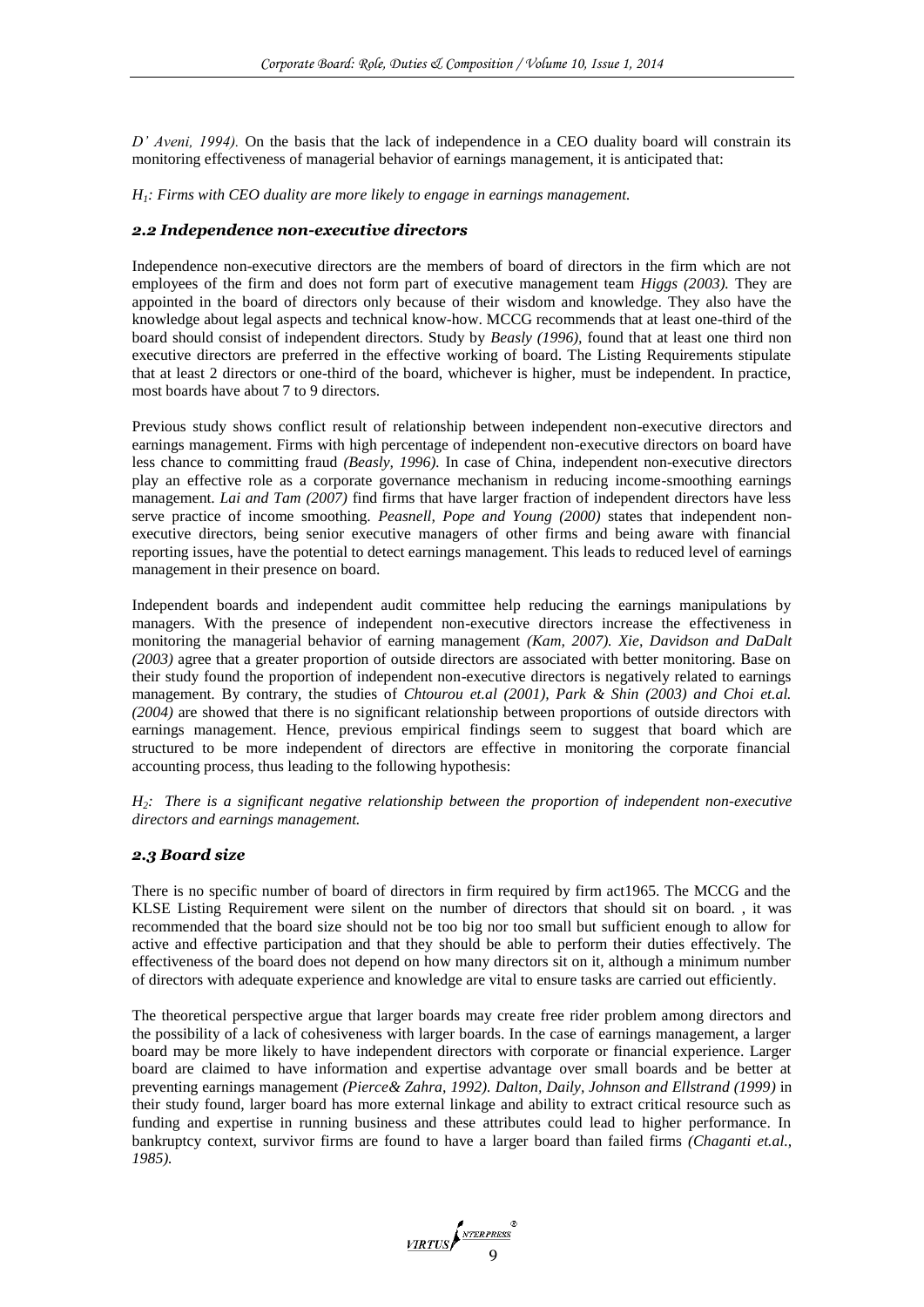In contrast, a smaller board in a firm may be less burdened with bureaucratic problems and may be more functional and provide better financial reporting oversight. *Jensen (1993) and Yermack (1996)* argue that small boards are more effective in monitoring managerial behavior as the smaller group forces members to be more engaged. Fraud more easy to occur in firms with larger board size compare to firm with small board size *(Beasley, 1996***)**. Larger boards can result in a free-rider problem due to directors may rely on other directors to monitor managers and cause the overall monitoring to decrease.

Based on the study of *Xie, Davidson and DaDalt (2002) and Chtourou et al. (2001)* investigate and find that larger boards are associated with a lower level of earnings management. An explanation suggested is that a larger board is more likely to have independent directors with financial accounting expertise and is therefore likely to be better at preventing earnings management. Hence, this study hypothesizes the following:

*H3: There is relationship between the size of firm's board of directors and earnings management.*

#### **3. Research Design**

To analyze the relationship between earnings management and corporate governance in this study, the sample has been selected from the Bursa Malaysia (formerly known as KLSE) for the years 2007 to 2011. Data required for cross-sectional discretionary accruals model was collected from DataStream, while corporate governance data was collected based on actual published annual report from the Bursa Malaysia announcement website. The sample comprises of 200 public listed firms from different sectors and excluded the firms on the basis of following criteria:

a) Financial firms as they are subjected to a different regulatory framework which does not apply to other listed firms.

b) Firms for which the data could not be found.

## *3.1 Methodology*

We investigate the relationship between firm earning management and board characteristic and various control variables. A fundamental proxy for earnings management is a measure of management's discretion over earnings *(McNichols, 2000).* The unsigned (absolute value of) discretionary accruals are used as a proxy for earnings management (*Becker, DeFond, J.Jiambalvo and Subramanyam, 1998 and Bartov et al., 2001*).

We shall attempt to explain how earning management measure to be calculate. Total discretionary accruals (TDA) are calculated using the cross-sectional discretionary accruals model suggested by Jones (1991) and modified later by Dechow et al. (1995). Total discretionary accruals (TDA) are calculated as the difference between total accruals (TA) and non-discretionary accruals (NDA). The total accruals (TA) are the difference between net income and cash flow from operations.

$$
TA_{it} = NI_{it} - OCF_{it}
$$

Where,

 $TA_{it}$  = total accruals for firm i in year t,  $NI_{it}$  = net income for firm i in year t,

 $OCF_{it}$  = operating cash flow for firm i in year t

Total accruals are not earnings management. Earnings management is created where management has the discretion to manipulate the earnings. So there are two types of accruals which are discretionary accruals and non discretionary accruals. From the total accruals, first non discretionary accruals are calculated and difference of total and non discretionary accruals is known as discretionary accruals.

According to *Modified Cross Sectional Jones Model (1995),* discretionary accruals are calculated by deducting non discretionary accruals from total accruals. The Non- discretionary accruals are estimated during the event year (i.e. the year in which earnings management is hypothesized) as:

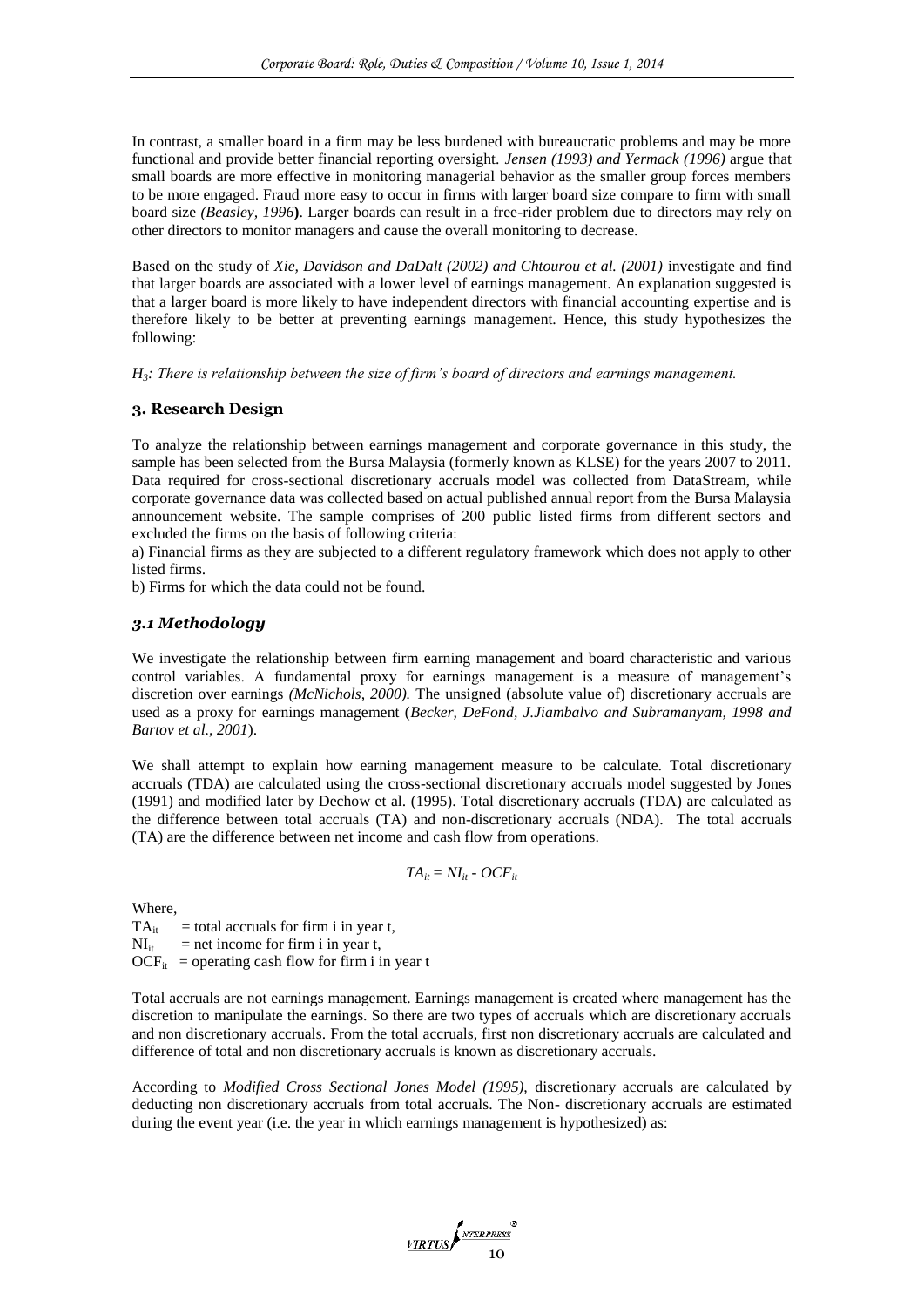$$
NDA_{it} = \alpha_1 (1/TA_{it-1}) + \alpha_2 \left[ (\Delta REV_{it} - \Delta REC_{it})/TA_{it-1} + \alpha_3 (PPE_{it}/TA_{it-1}) + \varepsilon_{it} \right]
$$

Where,

| $TA_{it-1}$                          | $=$      | Total assets for firm i at the end of year t-1,                                            |
|--------------------------------------|----------|--------------------------------------------------------------------------------------------|
| $\Delta REV_{\rm ir}$                | $=$      | Change in net revenue for firm i in year t,                                                |
| $\triangle REC_{ir}$                 | $=$      | Change in net receivables for firm i in year t,                                            |
| $PPE_{it}$                           | $=$      | Gross property plant and equipment at the end of year t,                                   |
| $\alpha_1$ , $\alpha_2$ , $\alpha_3$ | $\equiv$ | Firm specific coefficient parameters,                                                      |
| $\varepsilon_{\rm ir}$               | $=$      | Residual which represent the firm specific discretionary portion of total accruals / error |
|                                      |          | term for firm i in year t.                                                                 |

Consistent with other recent studies, change in the net receivables is not included in estimating the parameters but is included in calculating non-discretionary accruals *(Ashbaugh, LaFond and Mayhew, 2003).*

Finally, TDA<sub>it</sub> are calculated as the difference between  $TA_{it}$  and  $NDA_{it}$ 

$$
TDA_{it} = TA_{it} - NDA_{it}
$$

Where,

| $TDA_{it}$ | $=$ | Total discretionary accruals, |
|------------|-----|-------------------------------|
| $TA_{it}$  | $=$ | Total accruals.               |
| $NDA_{it}$ | $=$ | Non-discretionary accruals.   |

The primary issue here is the relationship between earning management with CEO duality, Independence non-executive directors and board size. To find the result, regression model is applied to evaluate the association between earnings management, proxy by total discretionary accruals and the corporate governance variables of CEO duality, independent non-executive directors and board size, and different control variables:

$$
TDA_{it} = \alpha + \beta_1 CEO_{it} + \beta_2 PENED_{it} + \beta_3 BDSIZE_{it} + \beta_4 ROA_{it} + \beta_5 SIZE_{it} + \beta_6 OCF_{it} + \varepsilon_{it}
$$

Where,

| $TDA_{it}$                | $=$ Total discretionary accruals for firm <i>i</i> in year t,                                   |  |  |  |  |  |
|---------------------------|-------------------------------------------------------------------------------------------------|--|--|--|--|--|
| $CEO_{it}$                | $=$ Dummy variable: <i>I</i> if the CEO and the chairman of the board of directors are the same |  |  |  |  |  |
|                           | person an $\theta$ otherwise.                                                                   |  |  |  |  |  |
| $PENED_{it}$              | $=$ Proportion of independent non-executive directors on the board of directors,                |  |  |  |  |  |
|                           | $BDSIZE_{it}$ = Numbers of directors on the board,                                              |  |  |  |  |  |
| $ROA_{ir}$                | $=$ Return on assets.                                                                           |  |  |  |  |  |
| $\text{SIZE}_{\text{it}}$ | $=$ Natural log of total assets,                                                                |  |  |  |  |  |
| $OCF_{it}$                | $=$ Operating cash flow (scaled by lagged total assets),                                        |  |  |  |  |  |
| $\varepsilon_{it}$        | $=$ Residual which represent the firm specific discretionary portion of accruals / error term   |  |  |  |  |  |
|                           | for firm i in year t.                                                                           |  |  |  |  |  |

CEO duality is measured by use of a binary variable which is equal to 1 if an individual holds both the positions of chairperson and CEO and 0 otherwise. A positive association between total discretionary accruals and CEO duality is expected due to weaker governance control from entrenchment.

Consistent with prior research *(Weisbach, 1988; Brickley et al., 1994),* directors are classified as insiders or outsiders. Insiders include current employees of the firm and persons affiliated with the firm who are either former employees or relatives of the CEO. Outsiders (independent non-executive directors) have no ties to the firm beyond being a board member. A negative association between total discretionary accruals and the proportion of independent non-executive directors on the board of directors is expected due to more effective monitoring of managerial behavior by an independent board.

However, board size is the total directors in the board. A negative association between total discretionary accruals and board size is expected due to larger board is more likely to have independent directors with financial accounting expertise and is therefore likely to be better at preventing earnings management.

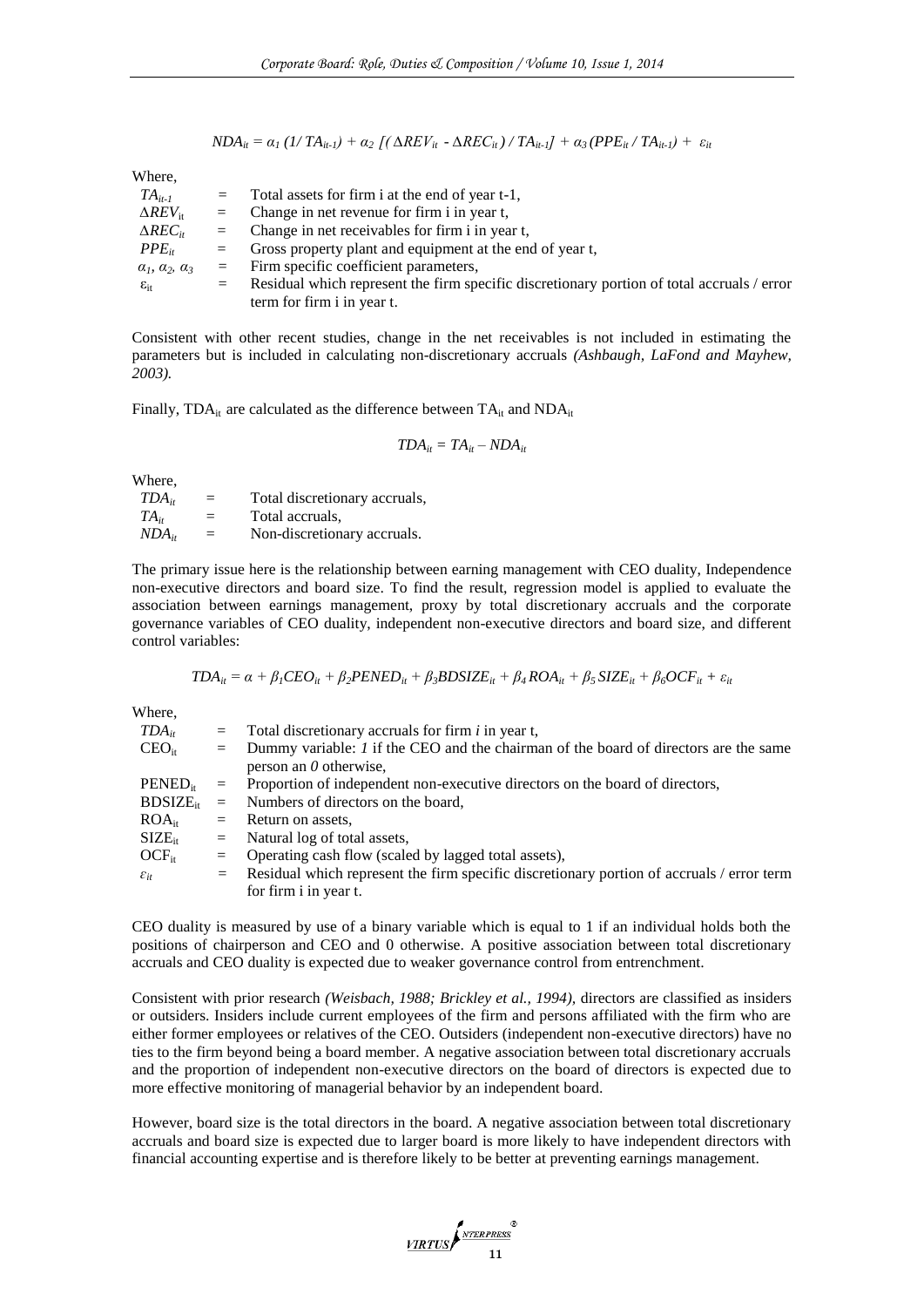Therefore, CEO duality, the proportion of independent non-executive directors on the board and the board size are determined by an examination of the profile of directors included in the annual reports.

## **4. Research Findings**

We have considered the role of corporate governance and earning management in the context of Malaysian public listed firms. We have examine the issue of the impact of corporate governance toward earning management practice in Malaysia and determine whether the corporate governance mechanism and others control variables contribute to decrease the wrong doing practice.

## *4.1 Descriptive statistics*

As shown in Table 1, mean TDA is 14316659.6798 with median of 4148723.75. *CEO* is defined as a dummy variable: *1* if the CEO and the chairman of the board of directors are the same person and *0* otherwise. Therefore, the minimum value and maximum value for *CEO* is 0 and 1 respectively, whereas the mean is 0.37. In the overall samples for this study, have 36.90% of the sample of firms has CEO duality and 63.10% has no CEO duality, which it means most of the firms appointed individuals to assume the Chairman and CEO roles separately. This result is lower if compared to the results in the studies of *Brickley, Coles, J.L., and Xie et. al. (2003)* that found more than 80% of their sample firmyears has CEO duality.

For the proportion of PENED in this study, the mean is 0.43This result is comply with the requirement made by Malaysian Code on Corporate Governance which require at least one third (33.33%) of independent directors in a board. For BDSIZE, the minimum value and maximum value are 4 and 13 respectively. Therefore, it shows that the sample of firms has around 4 to 13 of directors and with the mean of 8 directors in a board. There is no any requirement which strictly determine the number of directors in a board. Public Listed Firms in Malaysia just have to ensure have sufficient number of directors in a board to conduct monitoring jobs.As can be seen in Table 1, the mean and median of ROA are 0.038 and 0.0379 respectively. For SIZE, the mean is 19.7786 and median is 19.6133. Lastly, the mean and median for OCF are 0.0579 and 0.0502 respectively which implies on average, net cash used in operating activities is positive.

| Variable(s)   | Firms $(200)$    | <b>Observation</b> |
|---------------|------------------|--------------------|
|               | Mean             |                    |
|               | Median           |                    |
|               | (Std. deviation) |                    |
| <b>TDA</b>    | 14316659.68      | 1000               |
|               | 4148723.75       |                    |
|               | $-1.7535$        |                    |
| <b>CEO</b>    | 0.37             | 1000               |
|               | $\overline{0}$   |                    |
|               | $-0.482$         |                    |
| <b>PENED</b>  | 0.43             | 1000               |
|               | 0.4              |                    |
|               | $-0.1136$        |                    |
| <b>BDSIZE</b> | 7.55             | 1000               |
|               | 8                |                    |
|               | $-1.684$         |                    |
| <b>ROA</b>    | 0.0383           | 1000               |
|               | 0.0379           |                    |
|               | $-0.0766$        |                    |
| <b>SIZE</b>   | 19.7786          | 1000               |
|               | 19.6133          |                    |
|               | $-1.2615$        |                    |
| <b>OCF</b>    | 0.0579           | 1000               |
|               | 0.0502           |                    |
|               | $-0.0806$        |                    |

#### **Table 1.** Descriptive Statistic

This table present, for each empirical proxy in selected sample of 200 firms, the number of observation, the mean and median of the proxies for an average of five years from year 2007 to year 2011.

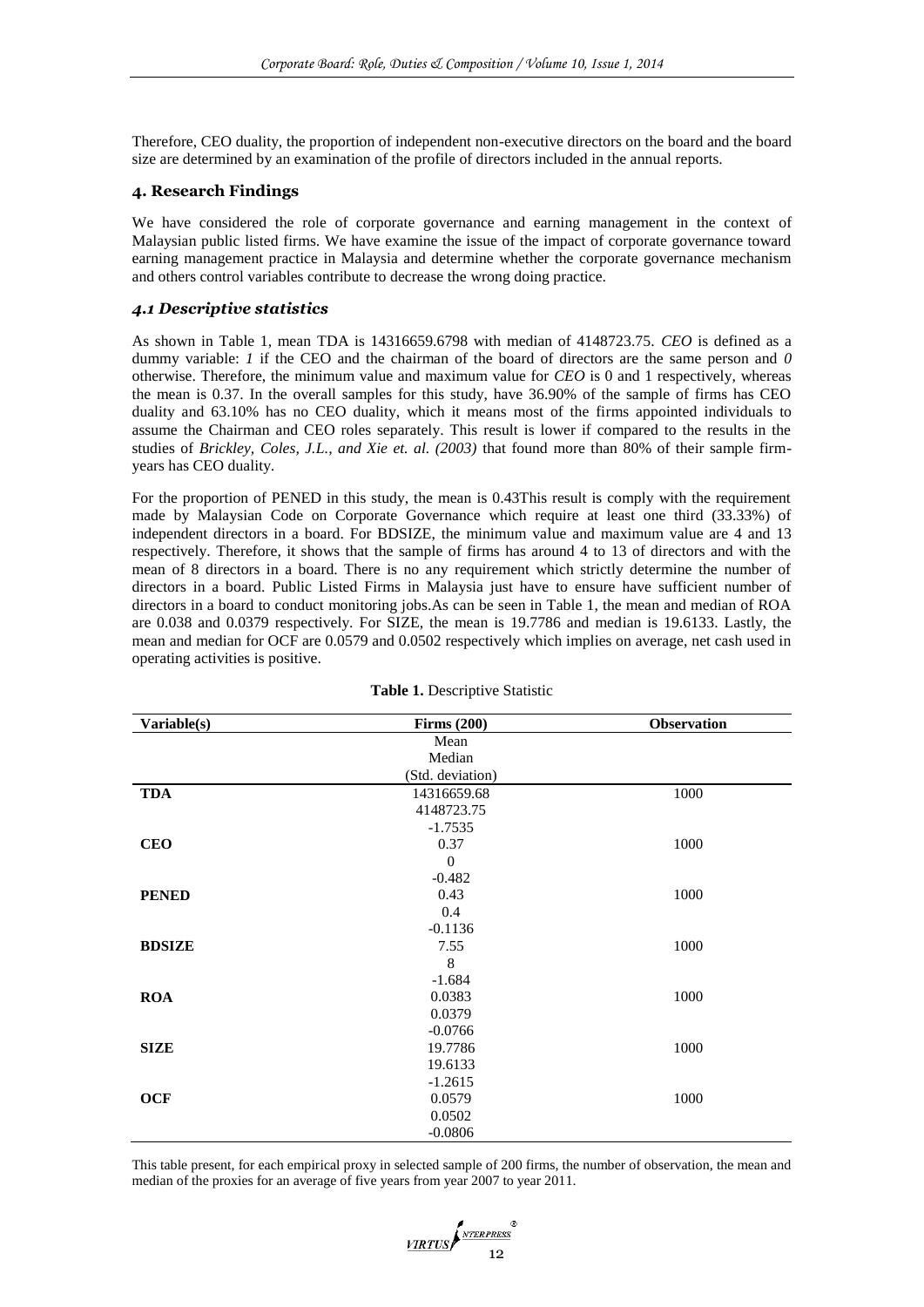#### *4.2 Pearson's correlation analysis*

In Table 2, shows the correlation between TDA with others variables. The correlated result indicate that the TDA is significantly positively associated with CEO duality, SIZE and OCF, but only significantly negatively associated with ROA for firm. Results suggest, earning management is relatively higher in larger firms, when the economics performance (proxied by the OFC of firm) is positive, and CEO and the chairman of the board of directors is the same person. In contrast, it shows that as the ROA of the firm is low, it will lead to the increases in the earnings management. The result in this study is inconsistent with prior studies of *Becker et. al. (1998) and Dechow et.al. (1995)*, which indicated is a significantly negatively associated between TDA and OCF. Therefore, it also explains that there is no significant effect of the proportion of independent non-executive directors and the number of directors in firms.

The result shows PENED is significantly negatively associated with the BDSIZE which correlation - 0.271 (at significant level 1%) and ROA which is -0.086 (at significant level 5%). These results suggest that the proportion of independent non-executive directors on the board is relatively higher in firm that has fewer directors in the board or low ROA. In. On the other hand, it shows that there are no significant for the relationship between earnings management, CEO duality, size of firms and operating cash flow with the proportion of independent non-executive directors.

In addition to the above analysis, the number of directors in the board is significantly positively associated with the SIZE with correlation coefficient 0.231 at significant level of 1%. These results suggest that number of directors in the board is relatively higher in larger firms than in smaller firms. Besides that, from the correlation coefficient analysis also shows that the number of directors in the board is the significantly negatively correlated with the proportion of independent non-executive directors, which is correlation coefficient -0.271 at significant level of 1%. It is the highest correlation in this study, which suggesting that increase in the number of directors in the board will no increase in the number of independent non-executive directors in firm.

In examining the ROA and OCF, it shows that the return on assets is significantly positively associated with operating cash flow with the correlation coefficient of 0.339 at significant level of 1%. This correlation shows that as the return on assets increases will also lead to the increase of operating cash flow. In other hand, there is a significantly positively association between SIZE and BDSIZE with correlation coefficient 0.231 at significant level of 1%. This correlation shows that as the number of directors in the board is relatively higher in large firm than small firms. Further analysis shows there are no any significant relationship between CEO duality, the proportion of independent non-executive directors, ROA and operating cash flow with the size of firms.

|               | ГDA                 | CEO     | <b>PENED</b>  | <b>BDSIZE</b> | ROA       | <b>SIZE</b> | OCF |
|---------------|---------------------|---------|---------------|---------------|-----------|-------------|-----|
| <b>TDA</b>    |                     | -       |               | -             |           | -           |     |
| <b>CEO</b>    | $.085$ <sup>*</sup> |         |               |               |           | -           | -   |
| <b>PENED</b>  | .013                | $-.070$ |               | -             |           |             |     |
| <b>BDSIZE</b> | $-.074$             | $-.026$ | 米米<br>$-.271$ |               |           |             |     |
| <b>ROA</b>    | $-.238$ **          | .006    | $-.086$       | .073          |           | -           |     |
| <b>SIZE</b>   | $12^{**}$           | $-.078$ | .024          | $.231***$     | .082      |             |     |
| <b>OCF</b>    | $.200**$            | .047    | $-.053$       | .006          | $.339***$ | $-.023$     |     |

**Table 2.** Pearson's correlation matrix

*This table shows the Pearson's correlation among the variables for the period sample from 2008 to 2012.*

*\*. Correlation is significant at the 0.05 level (2-tailed).*

*\*\*. Correlation is significant at the 0.01 level (2-tailed).*

#### *4.3 Regression analysis*

Based on the multiple regression analysis, it shows the F-statistics and adjusted R-squared is 17.4% indicating that only a marginal portion of the variability of earnings management (proxied by TDA) is explained by the independent variables. These figures are normal for any earnings management studies which utilizing discretionary accrual as proxy (Peasnell et.al 2000). In our analysis, there is a positive relationship between CEO duality with earnings management which is t-statistic is positive at 2.096 at

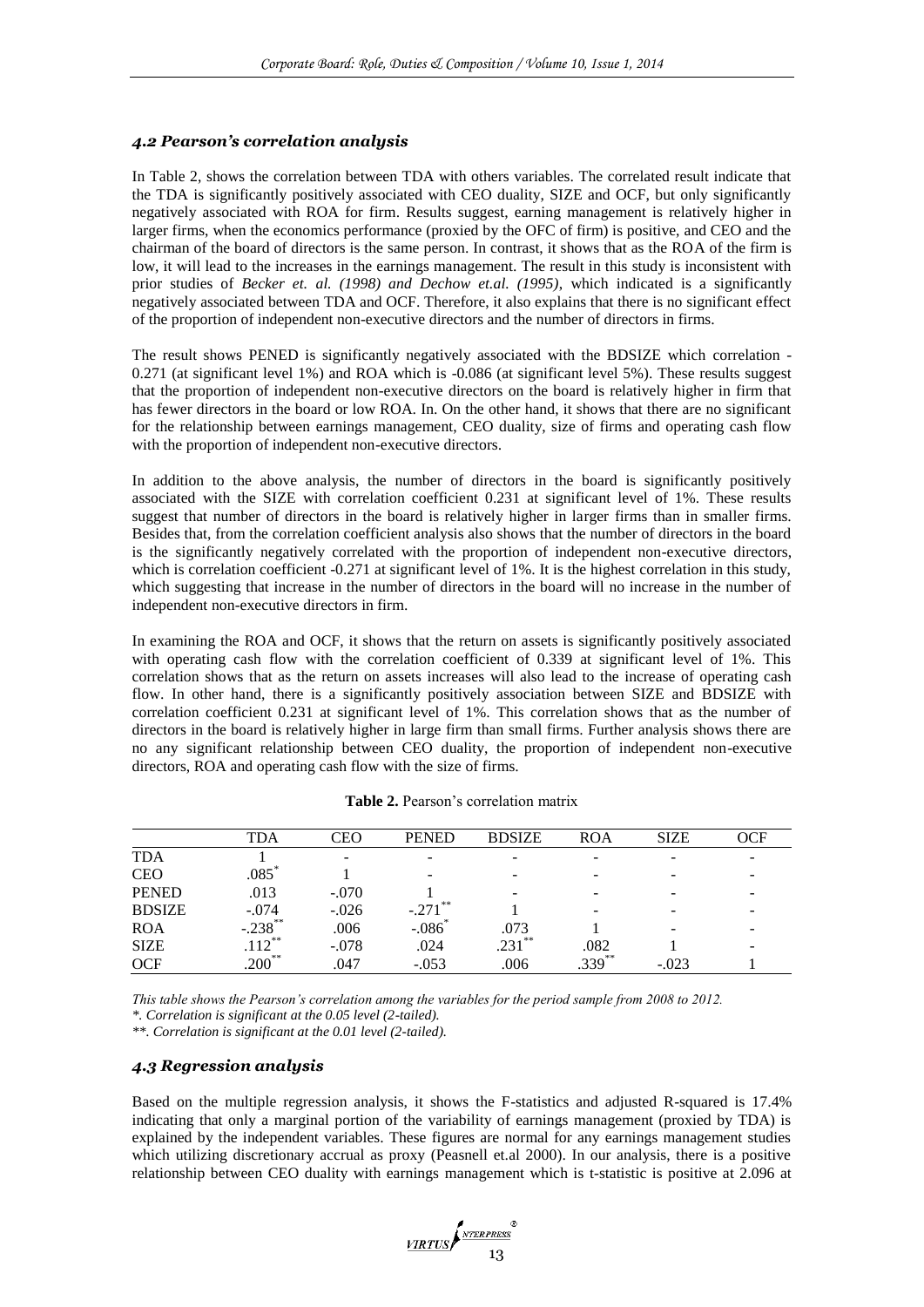significant level of 5% with beta of 0.082. This analysis implies that firm with the CEO duality are likely to be engaged in earnings management which similar with the first hypothesis  $(H<sub>1</sub>)$  in this study. These result is consistent with the studies of *Klein (2002)* found that total discretionary accruals is positively related to the CEO who holds a position on the board's nominating and compensation committee. Besides that, the study of *Kam (2007)* finds that CEO duality firms are more likely to engage in earnings management. Thus these findings support the argument that when the positions of board chairman and CEO are held by the same individual, the board is less independent and therefore less effective in monitoring managerial behavior of earnings management.

There is evidence that is no significant relationship between the proportion of independent non-executive directors with the earnings management. Thus, this result is contrary to the second hypothesis  $(H_2)$  in this study that states that is a significant negative relationship between the proportion of independent nonexecutive directors and earnings management. This findings is in contrast to the found by *Klein (2002)*, *Xie et.al (2003) and Peasnell, P.F. Pope & S. Young (2001)* where showed that the proportion of independent non-executive directors is negatively related to the earnings management. Nevertheless, this result is similar to the studies that found by *Chtourou et.al. (2001), Park & Shin (2003), Choi, Jeon & Park (2004) and Norman.M.S (2005)* where there is no significant relationship between independent nonexecutive directors and earnings management.

The result in Table 3 also shows that the t-statistics between the numbers of directors in the board with earnings management in this study is -2.287 at significant level of 5%, which indicates that there is a negative relationship between the board size and earnings management. Thus, this result is implies that larger boards are associated with lower levels of total discretionary accruals, which similar to the third hypothesis (*H3)* in this study*.* This finding is counter to the recent findings that small boards are better monitors. One possibility is that since board size is positively correlated with the size of firms. Hence, this result also consistent with the studies of *Jensen (1993)* argues that small boards are more effective in monitoring a CEO's actions, as large boards have a greater emphasis on "politeness and courtesy" and therefore are easier for the CEO to control it. Besides that, from the research of *Yermack (1996)* also concludes that small boards are more effective monitors than large boards. These studies suggest that the size of a firm's board should be inversely related to performance. If small boards enhance monitoring, they would also be associated with less use of earnings management.

The relationship between ROA and earnings management is significant at the significant level of 1%. While, it also shows that is a negative relationship between ROA and earnings management because the tstatistics is -8.584. Thus, this result is indicates that any increase in the ROA will lead to decrease in earnings management. In addition, the relationship between operating cash flow and earnings management is positive and significant with t-statistics of 7.752 at the significant level of 1% indicates that as the operating cash flow of the firm increases, it will lead to the earnings management increases.

|               | Coefficient | t-Statistic | p-value |
|---------------|-------------|-------------|---------|
| (Constant)    |             | $-3.602$    | .000    |
| <b>CEO</b>    | .082        | 2.096       | .037    |
| <b>PENED</b>  | $-.025$     | $-.615$     | .539    |
| <b>BDSIZE</b> | $-.095$     | $-2.287$    | .023    |
| <b>ROA</b>    | $-.357$     | $-8.584$    | .000    |
| <b>SIZE</b>   | .178        | 4.409       | .000    |
| <b>OCF</b>    | .321        | 7.752       | .000    |
| Adj $R^2$     |             | 0.174       |         |
| $\mathbf{F}$  |             | 20.217      |         |

**Table 3.** Panel regression on earning management and corporate governance mechanism

*This table shows the relationship between earning management and corporate governance mechanisms (CEO duality, number of independent BOD and BOD size) while controlling for firm characteristics such as ROA, operating cash flow and risk (firm size).* 

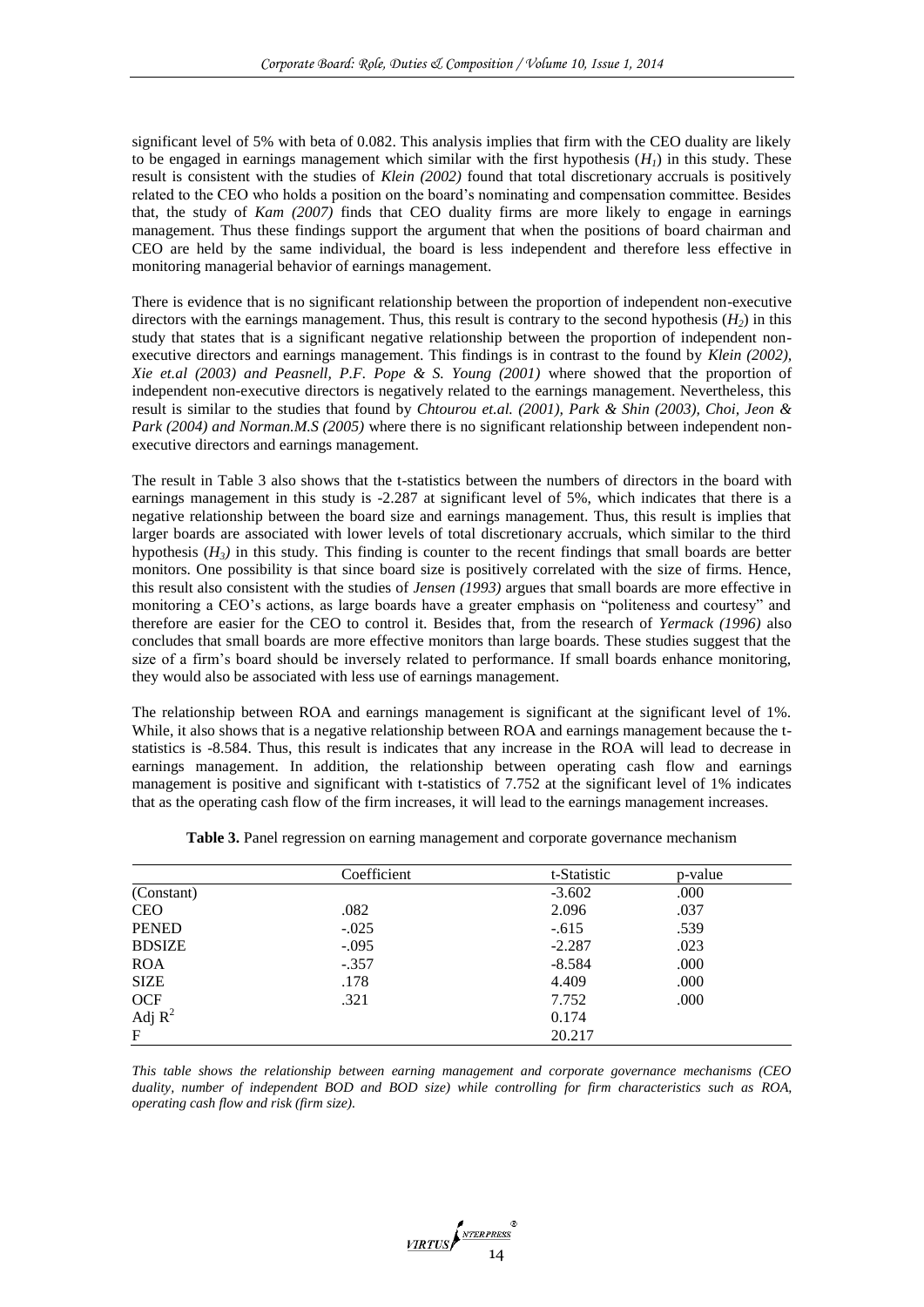### **5. Conclusions**

In this paper, we have study the role of various corporate governance variables in earnings management in the case of 200 Malaysia public listed firms during the period 2007 to 20011. We examine the relationship between cooperate governance mechanism and earning management. Finding provided CEO duality firms are more likely to engage in earnings management because with excessive power over board make them easily to manipulate earnings *(Klein, 2002).* This finding support the argument that when the positions of board chairman and CEO are held by the same individual, the board is less independent and therefore less effective in monitoring managerial behavior of earnings management *(Healy and Wahlen, 1985 and Kam, 2007).*

In investigate the corporate board's effectiveness in monitoring the managerial behavior of earnings management when the independent non-executive directors are present. The results do not show a significant associated between the proportion of independent non-executive directors and earnings management. Even with higher proportion of independent non-executive directors on the board, it not provides effective monitoring mechanism in constraining management behavior of earnings management *(Core et al. 1999; Chtourou et.al. 2001; Park & Shin 2003, Choi, Jeon & Park 2004 and Norman.M.S 2005).* Research by *Yermack (1996)* concludes that small boards are more effective monitors than large boards. Finding suggests, the size of a firm's board should be inversely related to performance. If small boards enhance monitoring, they would also be associated with less use of earnings management. *Beasley (1996)* found firms with larger board sizes are more prone to fraud compared to those with smaller boards.

The limitation of this study is the size of the sample is small and the result of this study is based on data for the period 2007 to 2011. In our periods of study, included crisis periods, in year 2007 and 2008. Besides that, the crucial limitation of this research was the cross-sectional analysis of the data does not determine causality of association (example change's proportion independent BOD). Furthermore, this study only examines the corporate governance variables of CEO duality, independent non-executive directors and board size. Many of other corporate governance variables has no covered or examined such as audit committees, audit committees meetings, ownership structure, concentrated ownership and compensation of committees, which may also affect the managerial behavior of earnings management.

For further research, it would be of interest to find out if there is any correlation between changes in board composition. We recommended expanding the size of the sample or timing period for sample, which analyzing between before, during and after crisis periods. Also, we will be recommended by including the other corporate governance variables in the study to test the relationship between corporate governance and earnings management.

#### **References**

- 1. Abdul Wahab, Effiezal Aswadi, How, J. C. Y. & Verhoeven, P. (2007). The Impact of the Malaysian Code on Corporate Governance: Compliance, Institutional Investors and Stock Performance. *Journal of Contemporary Accounting & Economics, 3, No. 2.*
- 2. Arlman, S. (2004). CEO duality at S&P 500 & FTSE 100 firms. Retrieved August 27, 2010, from http://www.arlman.demon.nl/sjoerd/ceo\_duality.pdf
- 3. Ashbaugh, H., LaFond R. & Mayhew B. W. (2003). Do Nonaudit Services Compromise Auditor Independence? Further Evidence. *Accounting Review, 78(3),* 611-639.
- 4. Ashbaugh, H., Collins, D. W. & LaFond, R. (2004), "Corporate governance and the cost of equity capital", working paper, University of Wisconsin, Madison, WI.
- 5. Bartov, E., Gul, F. A. & Tsui, J. S. L. (2001). Discretionary-accruals Models and Audit Qualifications. *Journal of Accounting and Economics, 30,* 421-452.
- 6. Beasley, M. S. (1996), "An empirical analysis of the relation between the board of director composition and financial statement fraud", *The Accounting Review, 71,* 443-465*.*
- 7. Becker, C. L., DeFond, M. L., Jiambalvo, J. & Subramanyam, K. R. (1998). The Effect of Audit Quality on Earnings Management. *Contemporary Accounting Research, 15(1)*, 1-24.
- 8. Bédard, J., Chtourou, S. H. & Courteau, L. (2004), 'The effect of audit committee expertise, independence, and activity on aggressive earnings management', *Auditing: A Journal of Practice & Theory*, *23*, 13–35.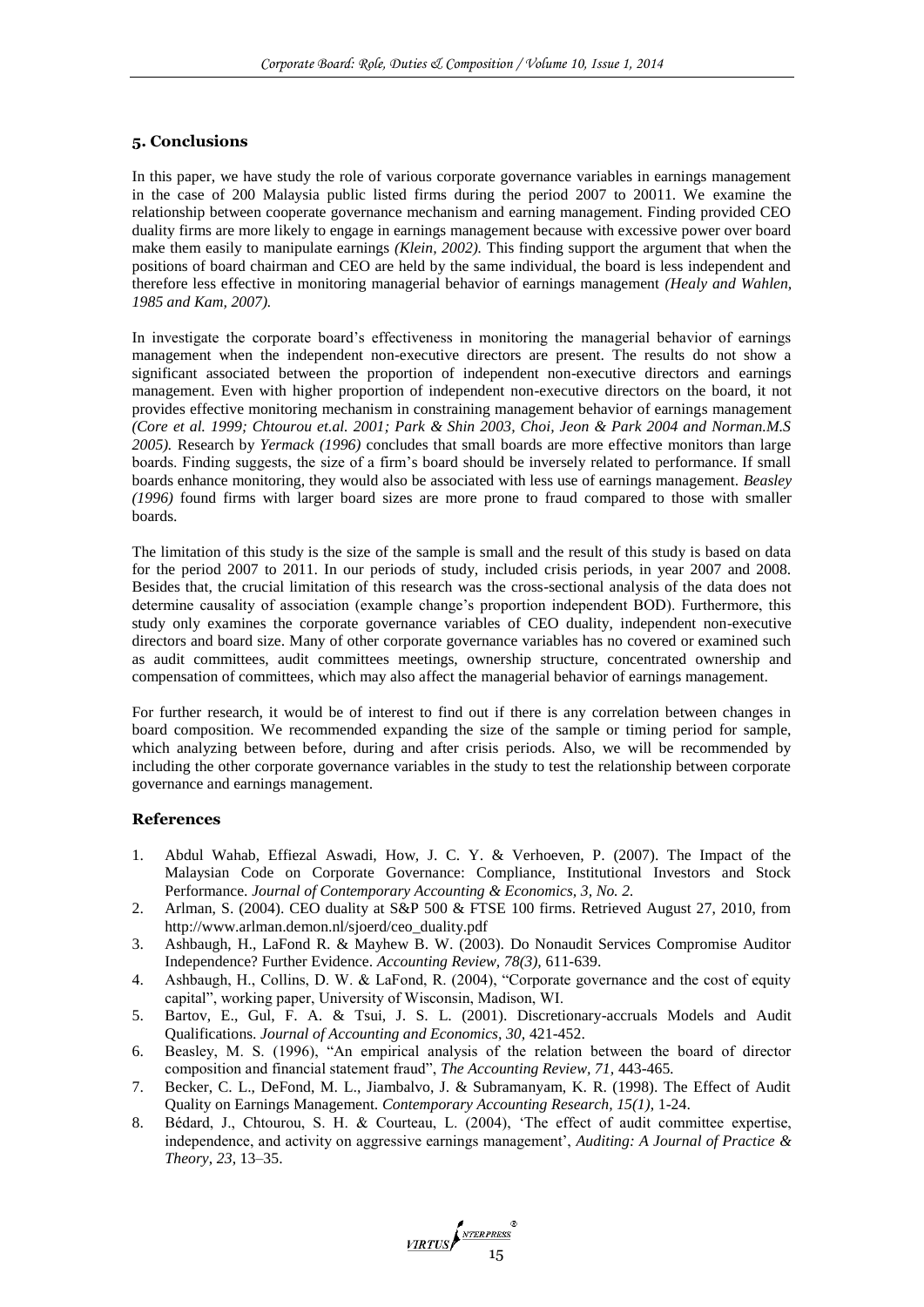- 9. Brickley, J.A., Coles, J. L. & Terry, R. L. (1994). Outside Directors and the Adoption of Poison Pills. *Journal of Financial Economics, 35*, 371-390.
- 10. Cadbury Committee Report. 1992. Report of the Cadbury Committee on the Financial Aspects of Corporate Governance. Gee, London.
- 11. Chaganti, R., Mohajan, V. & Sharma, S. (1985). Corporate board size, composition and corporate failures in retailing industry. *Journal of Management Studies,* 22, 400-417.
- 12. Chen, C. J. P. & Jaggi, B. (2000). ''Association between Independent Non-Executive Directors, Family Control and Financial Disclosures in Hong Kong,'' *Journal of Accounting and Public Policy 19(4,5)*, 285–310.
- 13. Choi, J. H., Jeon, K. A. & Park, J. I. (2004), "The role of audit committees in decreasing earnings management: Korean evidence", *Internatinal Journal of Accounting, Auditing and Performance Evaluation, Vol.1,* 37-60.
- 14. Chtourou, S. M., Courteau, L. & Bedard, J. (2001). Corporate Governance and Earnings Management. Retrieved August 27, 2010, from http://papers.ssrn.com/sol3/papers.cfm?abstract\_id=275053
- 15. Coles, J. W., McWilliams, V. B. & Sen, N. (2001). An Examination of the Relationship of Governance Mechanisms to Performance. *Journal of Management, 27, 1*, 23-50.
- 16. Core, J.E., Holthausen, R.W. & Larcker, D.F. (1999), "Corporate governance, chief executive officer and firm performance", *Journal of Financial Economics, 51*, 371- 406.
- 17. Dalton, D. R., Daily, C. M., Johnson, J. L., & Ellstrand, A.E. (1999). Number of directors and financial performance: A meta analysis. *Academy of Management Journal, 42,* 674-686.
- 18. Davidson, R., Goodwin, S. J. & Kent, P. (2005), 'Internal governance structures and earnings management', *Accounting and Finance*, *45*, 241–67.
- 19. Dechow, P. M., Sloan, R. G. & Sweeney, A.P. 1995. Detecting Earnings Management. *Accounting Review, 70(2),* 193-225.
- 20. Fan, J. & Wong, T. J. (2002). ''Corporate Ownership Structure and the Informativeness of Accounting Earnings in East Asia,'' *Journal of Accounting and Economics, 33*, 401–425.
- 21. Fan, J. & Wong, T. J. (2005). "Do External Auditors Perform a Corporate Governance Role in Emerging Markets? Evidence from East Asia*." Journal of Accounting Research, 43* (*1)*, 35-72.
- 22. Fama, E. & Jensen, M. (1983). Separation of Ownership and Control. *Journal of Law and Economics, 26*, 301-325.
- 23. Finkelstein, S. & D'Aveni, R. A. (1994). CEO duality as a double-edged sword: How boards of directors balance entrenchment avoidance and unity of command. *Academy of Management Journal, 37*, 1079-1108.
- 24. Healy, P. M. & Wahlen, J. M (1998), "A review of the earnings management literature and its implication for standard setting", Harvard Working Paper.
- 25. Higgs, D. (2003). Report on Non-executive Directors. Retrieved September 20,2010 from http://www.fide.org.my/publications/reports/0007\_rep\_20081211.pdf
- 26. Jensen, M. (1993), "The modern industrial revolution, exit, and the failure of internal control systems", *Journal of Finance, Vol. 48*, 831-80.
- 27. Jones, J. J. 1991. Earnings Management During Import Relief Investigations. *Journal of Accounting Research 29 (2)*, 193-228
- 28. Lai, L. & Tam, H. (2007), "Independent directors and the propensity to smooth earnings: a study of corporate governance in China", *The Business Review, Vol. 7 (1)*, 328-36.
- 29. McNichols, M.F. (2000). Research Design Issues in Earnings Management Studies. *Journal of Accounting and Public Policy 19*, 313-345.
- 30. Mohammed, H., Mahenthiran, S., Rahman, R.A. and Hamid, N.A. (2006), "Agency costs that cause firms to be suspended from the Kuala Lumpur stock exchange", *Journal of Contemporary Accounting and Economics, Vol. 6 (1).*
- 31. Mulgrew, M & Forker, J (2006), "Independent non-executive directors and earnings management in the UK", *The Irish Accounting Review, Vol 13*, 2, 35-62.
- 32. Norman, M. S., Takiah, M. I & M.Mohid, R. (2005). Earnings Management and Board Characteristics: Evidence from Malaysia, *Journal of Management, Vol. 24,* 77-103.
- 33. OECD Principles of Corporate Governance. (1999).Retrieved September 2, 2010, from http://www.bestpractices.cz/praktiky/ETIKA\_V\_PODNIKANI/p2003\_oecd\_principles\_of\_corporat e\_governance.pdf.
- 34. Peasnell, K. V., Pope, P. F. & Young, S. (2000), "Accrual management to meet earnings targets: U.K. evidence pre- and post-Cadbury", *British Accounting Review, 32*, 415-445.